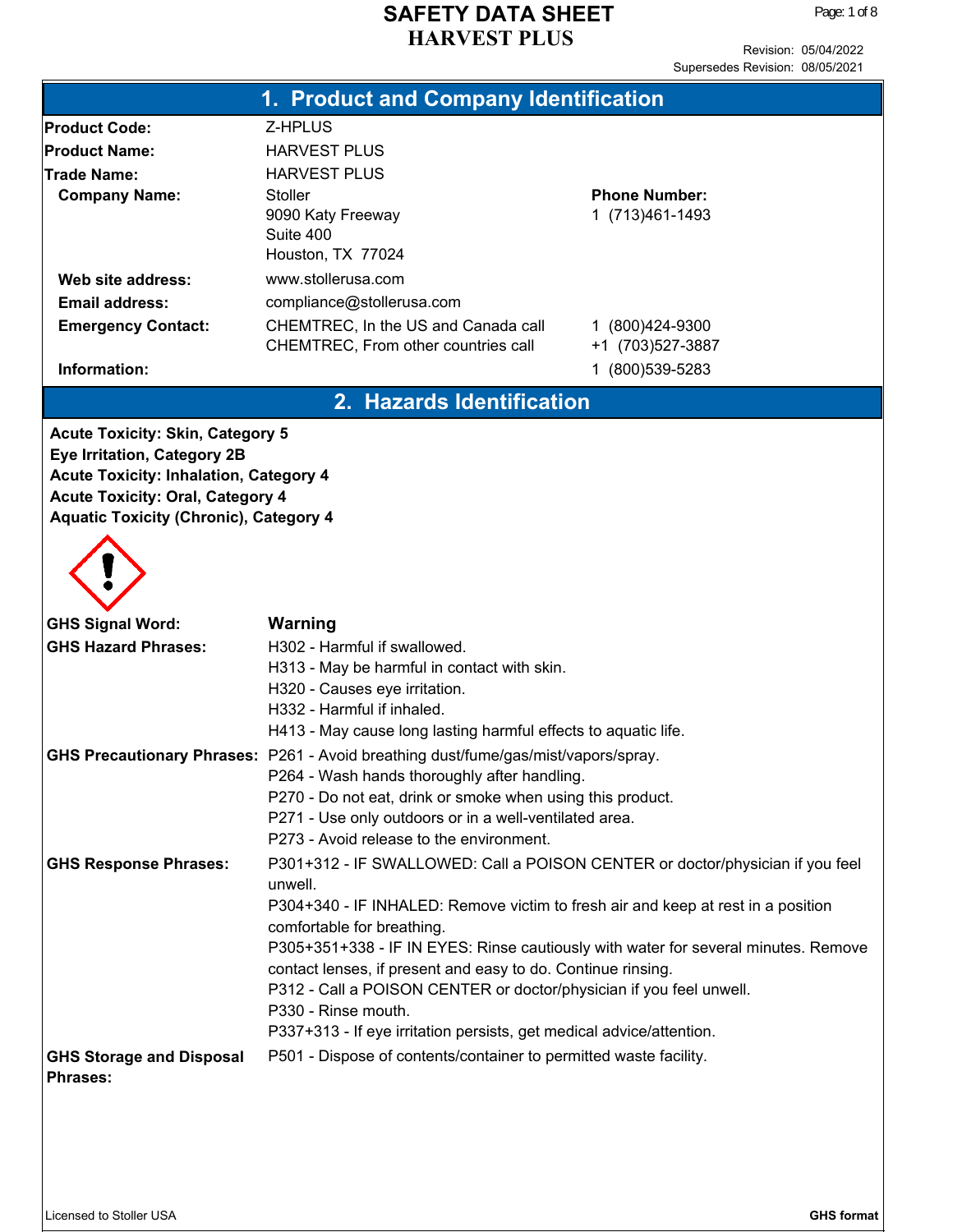|                                                                                   |                                   |                                                                                                                                                                                                                                                                                                                                                                                      |                                      | Revision: 05/04/2022<br>Supersedes Revision: 08/05/2021 |  |  |
|-----------------------------------------------------------------------------------|-----------------------------------|--------------------------------------------------------------------------------------------------------------------------------------------------------------------------------------------------------------------------------------------------------------------------------------------------------------------------------------------------------------------------------------|--------------------------------------|---------------------------------------------------------|--|--|
| <b>Potential Health Effects</b><br>(Acute and Chronic):                           |                                   | Acute: Depending on the duration of contact, overexposure can irritate the eyes, skin,<br>mucous membranes and any other exposed tissue.<br>Chronic: Expected toxicity hazard: slight Not known. Expected toxicity hazard: slight to<br>moderate.                                                                                                                                    |                                      |                                                         |  |  |
| Inhalation:                                                                       |                                   |                                                                                                                                                                                                                                                                                                                                                                                      | Causes respiratory tract irritation. |                                                         |  |  |
| <b>Skin Contact:</b>                                                              |                                   | May be harmful if absorbed through skin.<br>May cause skin irritation.                                                                                                                                                                                                                                                                                                               |                                      |                                                         |  |  |
| <b>Eye Contact:</b>                                                               |                                   | Causes eye irritation.<br>Causes redness and pain.                                                                                                                                                                                                                                                                                                                                   |                                      |                                                         |  |  |
| Ingestion:                                                                        |                                   | Harmful if swallowed. May cause cardiac disturbances. May cause irritation of the<br>digestive tract. May cause nausea and vomiting. CNS effects (excitement or depression,<br>lethargy, headache, coma, seizures), dehydration, arrhythmias, shock and metabolic<br>acidosis have been reported in extreme adult and pediatric cases of exposure to Boric<br>acid. RTECS: QJ6950000 |                                      |                                                         |  |  |
|                                                                                   |                                   | 3. Composition/Information on Ingredients                                                                                                                                                                                                                                                                                                                                            |                                      |                                                         |  |  |
| CAS#                                                                              | <b>Components (Chemical Name)</b> |                                                                                                                                                                                                                                                                                                                                                                                      | Concentration                        | <b>RTECS#</b>                                           |  |  |
| 1336-21-6                                                                         | Ammonium hydroxide                |                                                                                                                                                                                                                                                                                                                                                                                      | $<$ 40.0 %                           | BQ9625000                                               |  |  |
| 10034-96-5                                                                        | Manganous sulfate                 |                                                                                                                                                                                                                                                                                                                                                                                      | $<10.0\%$                            | OP0893500                                               |  |  |
| 7446-20-0                                                                         | Zinc sulfate heptahydrate         |                                                                                                                                                                                                                                                                                                                                                                                      | $<10.0\%$                            | ZH5300000                                               |  |  |
| 10043-35-3                                                                        | Boric acid                        |                                                                                                                                                                                                                                                                                                                                                                                      | < 2.0 %                              | ED4550000                                               |  |  |
|                                                                                   |                                   |                                                                                                                                                                                                                                                                                                                                                                                      | 4. First Aid Measures                |                                                         |  |  |
| <b>Emergency and First Aid</b><br>Procedures:                                     |                                   | Consult a physician. Show this safety data sheet to the doctor in attendance. Move out of<br>dangerous area.                                                                                                                                                                                                                                                                         |                                      |                                                         |  |  |
| In Case of Inhalation:                                                            |                                   | Remove from exposure and move to fresh air immediately. If not breathing give artificial<br>respiration. If breathing becomes difficult, call a physician.                                                                                                                                                                                                                           |                                      |                                                         |  |  |
| In Case of Skin Contact:                                                          |                                   | Launder clothing before reuse. Flush skin with plenty of water for at least 15 minutes<br>while removing contaminated clothing and shoes. Consult a physician.                                                                                                                                                                                                                       |                                      |                                                         |  |  |
| ∣In Case of Eye Contact:                                                          |                                   | Call a physician if irritation persists. Flush eyes with plenty of water for at least 15<br>minutes, occasionally lifting the upper and lower eyelids.                                                                                                                                                                                                                               |                                      |                                                         |  |  |
| In Case of Ingestion:                                                             |                                   | Drink plenty of water. Call a physician or poison control center immediately for advice on<br>inducing vomiting. Do not induce vomiting or give anything by mouth to an unconscious<br>person.                                                                                                                                                                                       |                                      |                                                         |  |  |
| Indication of any immediate<br>medical attention and special<br>treatment needed: |                                   | No data available.                                                                                                                                                                                                                                                                                                                                                                   |                                      |                                                         |  |  |
| <b>Note to Physician:</b>                                                         |                                   | Treat symptomatically and supportively.                                                                                                                                                                                                                                                                                                                                              |                                      |                                                         |  |  |
|                                                                                   |                                   |                                                                                                                                                                                                                                                                                                                                                                                      |                                      |                                                         |  |  |
|                                                                                   |                                   |                                                                                                                                                                                                                                                                                                                                                                                      |                                      |                                                         |  |  |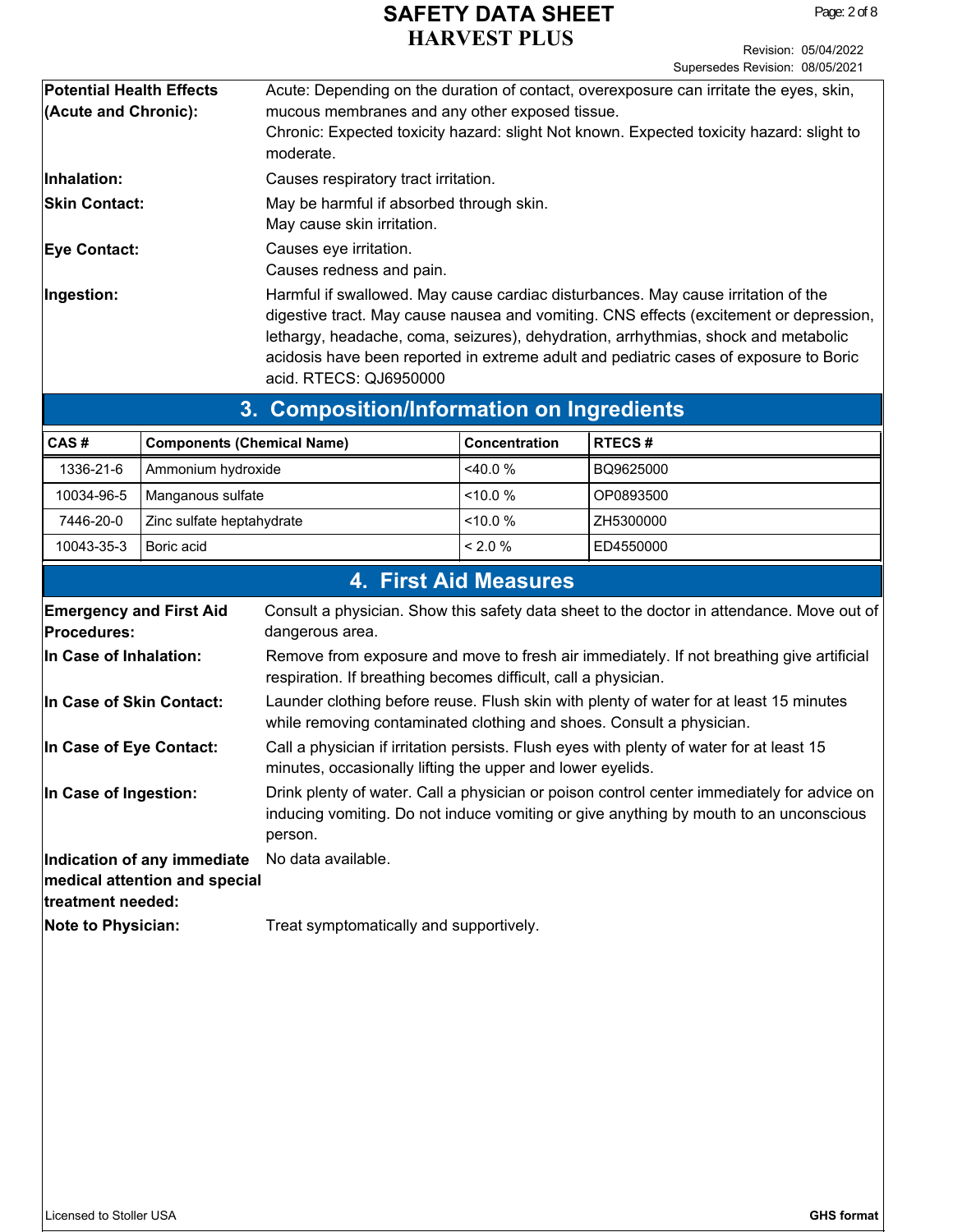| <b>5. Fire Fighting Measures</b>                                                                  |                                                                                                                                                                                                                                                                                                                                                                                                                                                                                                                                                              |  |  |  |  |
|---------------------------------------------------------------------------------------------------|--------------------------------------------------------------------------------------------------------------------------------------------------------------------------------------------------------------------------------------------------------------------------------------------------------------------------------------------------------------------------------------------------------------------------------------------------------------------------------------------------------------------------------------------------------------|--|--|--|--|
| <b>Flash Pt:</b>                                                                                  | No data.                                                                                                                                                                                                                                                                                                                                                                                                                                                                                                                                                     |  |  |  |  |
| <b>Explosive Limits:</b>                                                                          | LEL: No data.<br>UEL: No data.                                                                                                                                                                                                                                                                                                                                                                                                                                                                                                                               |  |  |  |  |
| <b>Autoignition Pt:</b>                                                                           | No data.                                                                                                                                                                                                                                                                                                                                                                                                                                                                                                                                                     |  |  |  |  |
|                                                                                                   | Suitable Extinguishing Media:Use water spray, dry chemical, carbon dioxide, or alcohol-resistant foam. Use<br>extinguishing measures that are appropriate to local circumstances and the surrounding<br>environment.                                                                                                                                                                                                                                                                                                                                         |  |  |  |  |
| <b>Fire Fighting Instructions:</b>                                                                | Wear self contained breathing apparatus for fire fighting if necessary.<br>Further information: The product itself does not burn. No data available.                                                                                                                                                                                                                                                                                                                                                                                                         |  |  |  |  |
| <b>Flammable Properties and</b><br>Hazards:                                                       | Sulfur oxides, Manganese/manganese oxides. Copper oxides.                                                                                                                                                                                                                                                                                                                                                                                                                                                                                                    |  |  |  |  |
| <b>Hazardous Combustion</b>                                                                       | N.A.                                                                                                                                                                                                                                                                                                                                                                                                                                                                                                                                                         |  |  |  |  |
| <b>Products:</b>                                                                                  |                                                                                                                                                                                                                                                                                                                                                                                                                                                                                                                                                              |  |  |  |  |
|                                                                                                   | <b>6. Accidental Release Measures</b>                                                                                                                                                                                                                                                                                                                                                                                                                                                                                                                        |  |  |  |  |
| <b>Protective Precautions,</b><br><b>Protective Equipment and</b><br><b>Emergency Procedures:</b> | Use personal protective equipment. Avoid breathing vapors, mist or gas. Ensure<br>adequate ventilation. Evacuate personnel to safe areas. For personal protection see<br>section 8. Avoid dust formation. Avoid breathing dust.                                                                                                                                                                                                                                                                                                                              |  |  |  |  |
| <b>Environmental Precautions:</b>                                                                 | If spilling or leakage occurs, contain and clean if safe to do so. Prevent from reaching<br>drains, sewer, or waterways. Do not let product enter drains. Discharge into the<br>environment must be avoided. Methods and materials for containment and cleaning up:<br>Soak up with inert absorbent material and dispose of as hazardous waste. Keep in<br>suitable, closed containers for disposal. Pick up and arrange disposal without creating<br>dust. Sweep up and shovel.                                                                             |  |  |  |  |
| <b>Steps To Be Taken In Case</b><br>Material Is Released Or<br>Spilled:                           | Personal precautions.<br>Use personal protective equipment. Avoid dust formation. Avoid breathing dust. Ensure<br>adequate ventilation.                                                                                                                                                                                                                                                                                                                                                                                                                      |  |  |  |  |
|                                                                                                   | Environmental precautions.<br>If spilling or leakage occurs, contain and clean if safe to do so. Prevent from reaching<br>drains, sewer, or waterways. Do not let product enter drains. Discharge into the<br>environment must be avoided.<br>Methods for cleaning up.<br>Pick up and arrange disposal without creating dust. Keep in suitable, closed containers<br>for disposal. Sweep up and shovel.                                                                                                                                                      |  |  |  |  |
|                                                                                                   | 7. Handling and Storage                                                                                                                                                                                                                                                                                                                                                                                                                                                                                                                                      |  |  |  |  |
| <b>Precautions To Be Taken in</b><br>Handling:                                                    | Avoid contact with skin and eyes. Avoid inhalation of vapor or mist. For precautions see<br>section 2. Avoid formation of dust and aerosols. Provide appropriate exhaust ventilation<br>at places where dust is formed.                                                                                                                                                                                                                                                                                                                                      |  |  |  |  |
| <b>Precautions To Be Taken in</b><br>Storing:                                                     | Keep container tightly closed in a dry and well-ventilated place. Containers which are<br>opened must be carefully resealed and kept upright to prevent leakage. Keep in a dry<br>place. Hygroscopic. Store in a cool, dry place, away from food, feed, clothing materials<br>and living quarters. Whenever possible, place chemicals on secondary containers or<br>diked area. Inspect all incoming containers before storage to ensure all are properly<br>labeled and not damaged. Keep containers tightly closed when not in use. Moisture<br>sensitive. |  |  |  |  |
| <b>Other Precautions:</b>                                                                         | Apart from the uses mentioned in section 1.2 no other specific uses are stipulated.                                                                                                                                                                                                                                                                                                                                                                                                                                                                          |  |  |  |  |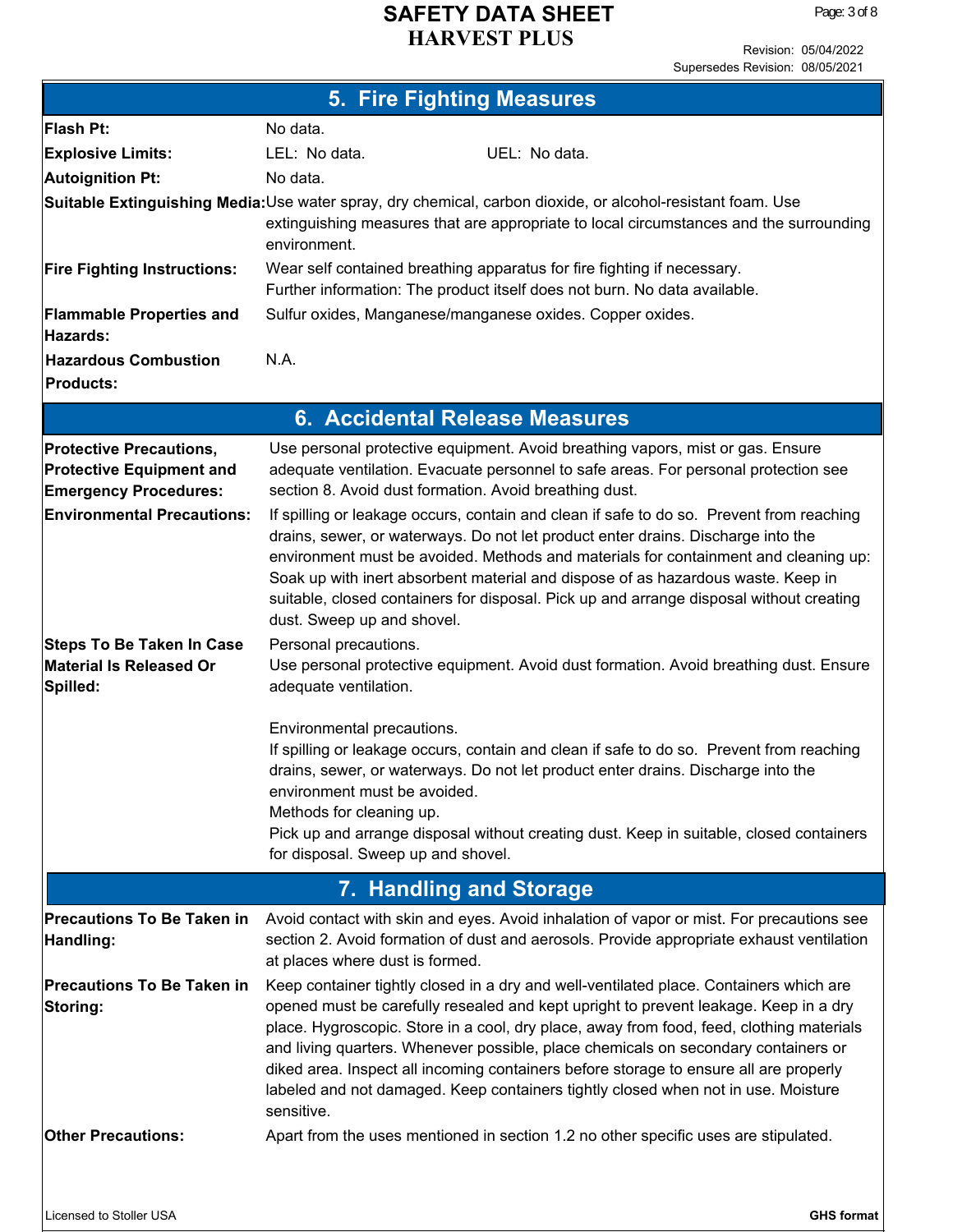| 8. Exposure Controls/Personal Protection                                                                                                                                                                                                                                                             |                              |                                                                                                                                                                                                                                                                                                                                                                                                                                                                                                                                                                                                                                                                                                                                                                                                                                                                                                                                                                                                                         |                                                                                                                                                                                                                                                                                                                                                                                                                                                                                                                                                                                                                                                                                                                                                |                                                      |                     |  |
|------------------------------------------------------------------------------------------------------------------------------------------------------------------------------------------------------------------------------------------------------------------------------------------------------|------------------------------|-------------------------------------------------------------------------------------------------------------------------------------------------------------------------------------------------------------------------------------------------------------------------------------------------------------------------------------------------------------------------------------------------------------------------------------------------------------------------------------------------------------------------------------------------------------------------------------------------------------------------------------------------------------------------------------------------------------------------------------------------------------------------------------------------------------------------------------------------------------------------------------------------------------------------------------------------------------------------------------------------------------------------|------------------------------------------------------------------------------------------------------------------------------------------------------------------------------------------------------------------------------------------------------------------------------------------------------------------------------------------------------------------------------------------------------------------------------------------------------------------------------------------------------------------------------------------------------------------------------------------------------------------------------------------------------------------------------------------------------------------------------------------------|------------------------------------------------------|---------------------|--|
| CAS#                                                                                                                                                                                                                                                                                                 | <b>Partial Chemical Name</b> |                                                                                                                                                                                                                                                                                                                                                                                                                                                                                                                                                                                                                                                                                                                                                                                                                                                                                                                                                                                                                         | <b>OSHA TWA</b>                                                                                                                                                                                                                                                                                                                                                                                                                                                                                                                                                                                                                                                                                                                                | <b>ACGIH TWA</b>                                     | <b>Other Limits</b> |  |
| 1336-21-6                                                                                                                                                                                                                                                                                            | Ammonium hydroxide           |                                                                                                                                                                                                                                                                                                                                                                                                                                                                                                                                                                                                                                                                                                                                                                                                                                                                                                                                                                                                                         | No data.                                                                                                                                                                                                                                                                                                                                                                                                                                                                                                                                                                                                                                                                                                                                       | No data.                                             | No data.            |  |
| 10034-96-5                                                                                                                                                                                                                                                                                           | Manganous sulfate            |                                                                                                                                                                                                                                                                                                                                                                                                                                                                                                                                                                                                                                                                                                                                                                                                                                                                                                                                                                                                                         | CEIL: 5 mg/m3                                                                                                                                                                                                                                                                                                                                                                                                                                                                                                                                                                                                                                                                                                                                  | TLV: $0.2 \text{ mg/m}^3$ as Mn                      | No data.            |  |
| 7446-20-0                                                                                                                                                                                                                                                                                            | Zinc sulfate heptahydrate    |                                                                                                                                                                                                                                                                                                                                                                                                                                                                                                                                                                                                                                                                                                                                                                                                                                                                                                                                                                                                                         | No data.                                                                                                                                                                                                                                                                                                                                                                                                                                                                                                                                                                                                                                                                                                                                       | No data.                                             | No data.            |  |
| 10043-35-3                                                                                                                                                                                                                                                                                           | Boric acid                   |                                                                                                                                                                                                                                                                                                                                                                                                                                                                                                                                                                                                                                                                                                                                                                                                                                                                                                                                                                                                                         | No data.                                                                                                                                                                                                                                                                                                                                                                                                                                                                                                                                                                                                                                                                                                                                       | TLV: $2 \text{ mg/m}^3$<br>STEL: 6 mg/m <sup>3</sup> | No data.            |  |
| <b>Respiratory Equipment</b><br>(Specify Type):                                                                                                                                                                                                                                                      |                              | Where risk assessment shows air-purifying respirators are appropriate use a full-face<br>respirator with multi- purpose combination (US) or type ABEK (EN 14387) respirator<br>cartridges as a backup to engineering controls. If the respirator is the sole means of<br>protection, use a full-face supplied air respirator. Use respirators and components tested<br>and approved under appropriate government standards such as NIOSH (US) or CEN<br>(EU). For nuisance exposures use type P95 (US) or type P1 (EU EN 143) particle<br>respirator. For higher level protection use type OV/AG/P99 (US) or type ABEK-P2 (EU<br>EN 143) respirator cartridges. Where risk assessment shows air-purifying respirators are<br>appropriate use a dust mask type N95 (US) or type P1 (EN 143) respirator. Where risk<br>assessment shows air-purifying respirators are appropriate use a full-face particle<br>respirator type N100 (US) or type P3 (EN 143) respirator cartridges as a backup to<br>engineering controls. |                                                                                                                                                                                                                                                                                                                                                                                                                                                                                                                                                                                                                                                                                                                                                |                                                      |                     |  |
| Tightly fitting safety goggles. Face shield (8-inch minimum). Use equipment for eye<br><b>Eye Protection:</b><br>protection tested and approved under appropriate government standards such as<br>NIOSH (US) or EN 166(EU). Safety glasses with side-shields conforming to EN166.<br>Safety glasses. |                              |                                                                                                                                                                                                                                                                                                                                                                                                                                                                                                                                                                                                                                                                                                                                                                                                                                                                                                                                                                                                                         |                                                                                                                                                                                                                                                                                                                                                                                                                                                                                                                                                                                                                                                                                                                                                |                                                      |                     |  |
| <b>Protective Gloves:</b>                                                                                                                                                                                                                                                                            |                              |                                                                                                                                                                                                                                                                                                                                                                                                                                                                                                                                                                                                                                                                                                                                                                                                                                                                                                                                                                                                                         | Handle with gloves. Gloves must be inspected prior to use. Use proper glove removal<br>technique (without touching glove's outer surface) to avoid skin contact with this product.<br>Dispose of contaminated gloves after use in accordance with applicable laws and good<br>laboratory practices. Wash and dry hands. This recommendation is advisory only and<br>must be evaluated by an industrial hygienist and safety officer familiar with the specific<br>situation of anticipated use by our customers. It should not be construed as offering an<br>approval for any specific use scenario. The selected protective gloves have to satisfy the<br>specifications of EU Directive 89/689/EEC and the standard EN 374 derived from it. |                                                      |                     |  |
| Complete suit protecting against chemicals. Choose body protection according to the<br><b>Other Protective Clothing:</b><br>amount and concentration of the dangerous substance at the work place. Impervious<br>clothing.                                                                           |                              |                                                                                                                                                                                                                                                                                                                                                                                                                                                                                                                                                                                                                                                                                                                                                                                                                                                                                                                                                                                                                         |                                                                                                                                                                                                                                                                                                                                                                                                                                                                                                                                                                                                                                                                                                                                                |                                                      |                     |  |
| <b>Engineering Controls</b><br>(Ventilation etc.):                                                                                                                                                                                                                                                   |                              | Handle in accordance with good industrial hygiene and safety practice. Wash hands<br>before breaks and at the end of workday.                                                                                                                                                                                                                                                                                                                                                                                                                                                                                                                                                                                                                                                                                                                                                                                                                                                                                           |                                                                                                                                                                                                                                                                                                                                                                                                                                                                                                                                                                                                                                                                                                                                                |                                                      |                     |  |
| <b>Practices:</b>                                                                                                                                                                                                                                                                                    | Work/Hygienic/Maintenance    | Handle in accordance with good industrial hygiene and safety practice. Wash hands<br>before breaks and at the end of workday.                                                                                                                                                                                                                                                                                                                                                                                                                                                                                                                                                                                                                                                                                                                                                                                                                                                                                           |                                                                                                                                                                                                                                                                                                                                                                                                                                                                                                                                                                                                                                                                                                                                                |                                                      |                     |  |
| <b>Environmental Exposure</b><br><b>Controls:</b>                                                                                                                                                                                                                                                    |                              | If spilling or leakage occurs, contain and clean if safe to do so. Prevent from reaching<br>drains, sewer, or waterways. Do not let product enter drains. Discharge into the<br>environment must be avoided.                                                                                                                                                                                                                                                                                                                                                                                                                                                                                                                                                                                                                                                                                                                                                                                                            |                                                                                                                                                                                                                                                                                                                                                                                                                                                                                                                                                                                                                                                                                                                                                |                                                      |                     |  |
|                                                                                                                                                                                                                                                                                                      |                              |                                                                                                                                                                                                                                                                                                                                                                                                                                                                                                                                                                                                                                                                                                                                                                                                                                                                                                                                                                                                                         | 9. Physical and Chemical Properties                                                                                                                                                                                                                                                                                                                                                                                                                                                                                                                                                                                                                                                                                                            |                                                      |                     |  |
| <b>Physical States:</b>                                                                                                                                                                                                                                                                              |                              | [X] Liquid<br>[ ] Gas                                                                                                                                                                                                                                                                                                                                                                                                                                                                                                                                                                                                                                                                                                                                                                                                                                                                                                                                                                                                   | [ ] Solid                                                                                                                                                                                                                                                                                                                                                                                                                                                                                                                                                                                                                                                                                                                                      |                                                      |                     |  |
| <b>Appearance and Odor:</b>                                                                                                                                                                                                                                                                          |                              | Dark amber color.<br>Slight ammonia odor.                                                                                                                                                                                                                                                                                                                                                                                                                                                                                                                                                                                                                                                                                                                                                                                                                                                                                                                                                                               |                                                                                                                                                                                                                                                                                                                                                                                                                                                                                                                                                                                                                                                                                                                                                |                                                      |                     |  |
| pH:                                                                                                                                                                                                                                                                                                  |                              | $8.5 - 10.5$                                                                                                                                                                                                                                                                                                                                                                                                                                                                                                                                                                                                                                                                                                                                                                                                                                                                                                                                                                                                            |                                                                                                                                                                                                                                                                                                                                                                                                                                                                                                                                                                                                                                                                                                                                                |                                                      |                     |  |
| No data.<br><b>Melting Point:</b>                                                                                                                                                                                                                                                                    |                              |                                                                                                                                                                                                                                                                                                                                                                                                                                                                                                                                                                                                                                                                                                                                                                                                                                                                                                                                                                                                                         |                                                                                                                                                                                                                                                                                                                                                                                                                                                                                                                                                                                                                                                                                                                                                |                                                      |                     |  |
| <b>Boiling Point:</b>                                                                                                                                                                                                                                                                                |                              | No data.                                                                                                                                                                                                                                                                                                                                                                                                                                                                                                                                                                                                                                                                                                                                                                                                                                                                                                                                                                                                                |                                                                                                                                                                                                                                                                                                                                                                                                                                                                                                                                                                                                                                                                                                                                                |                                                      |                     |  |
| Licensed to Stoller USA                                                                                                                                                                                                                                                                              |                              |                                                                                                                                                                                                                                                                                                                                                                                                                                                                                                                                                                                                                                                                                                                                                                                                                                                                                                                                                                                                                         |                                                                                                                                                                                                                                                                                                                                                                                                                                                                                                                                                                                                                                                                                                                                                |                                                      | <b>GHS format</b>   |  |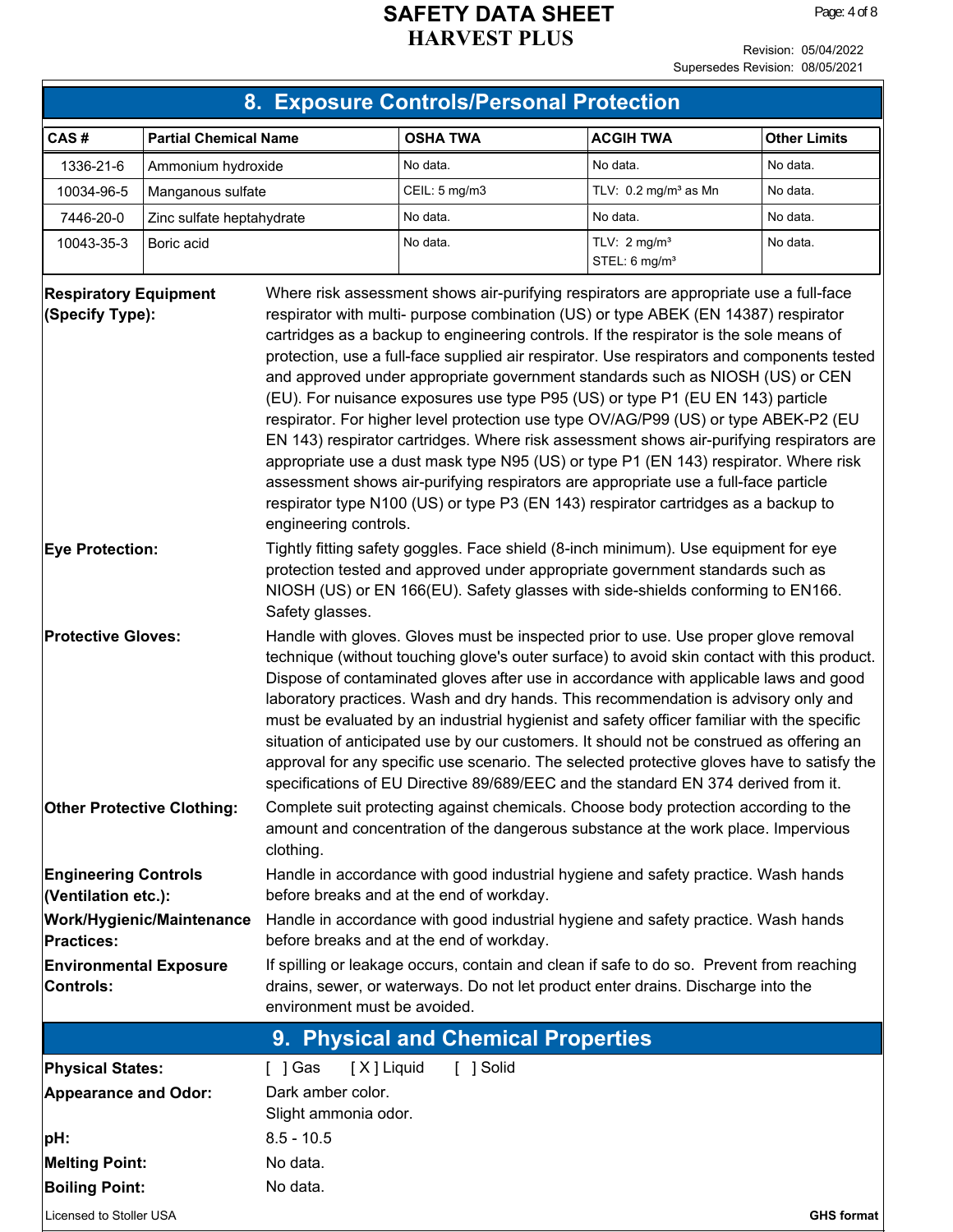| Flash Pt:                                                           | No data.                              |               |  |
|---------------------------------------------------------------------|---------------------------------------|---------------|--|
| <b>Evaporation Rate:</b>                                            | No data.                              |               |  |
| Flammability (solid, gas):                                          | No data available.                    |               |  |
| <b>Explosive Limits:</b>                                            | LEL: No data.                         | UEL: No data. |  |
| Vapor Pressure (vs. Air or                                          | No data.                              |               |  |
| mm Hg):                                                             |                                       |               |  |
| Vapor Density (vs. Air = 1):                                        | No data.                              |               |  |
| <b>Specific Gravity (Water =</b>                                    | $1.26 - 1.30$                         |               |  |
| $1)$ :                                                              |                                       |               |  |
| <b>Density:</b>                                                     | $\sim$ 10.6 LB/GA                     |               |  |
| <b>Solubility in Water:</b>                                         | No data.                              |               |  |
| <b>Saturated Vapor</b>                                              | No data.                              |               |  |
| <b>Concentration:</b>                                               |                                       |               |  |
| <b>Octanol/Water Partition</b>                                      | No data.                              |               |  |
| <b>Coefficient:</b>                                                 |                                       |               |  |
| <b>Autoignition Pt:</b>                                             | No data.                              |               |  |
| <b>Decomposition</b>                                                | No data.                              |               |  |
| Temperature:                                                        |                                       |               |  |
| <b>Viscosity:</b>                                                   | No data.                              |               |  |
| <b>Explosive Properties:</b>                                        | No data available.                    |               |  |
| <b>Oxidizing Properties:</b>                                        | No data available.                    |               |  |
| Information with regard to                                          |                                       |               |  |
|                                                                     |                                       |               |  |
| primary physical hazard:                                            |                                       |               |  |
|                                                                     |                                       |               |  |
|                                                                     | <b>10. Stability and Reactivity</b>   |               |  |
| <b>Reactivity:</b>                                                  | No data available.                    |               |  |
| <b>Stability:</b>                                                   | Unstable [ ]<br>Stable [X]            |               |  |
| <b>Conditions To Avoid -</b>                                        | Avoid moisture. Exposure to moisture. |               |  |
| Instability:                                                        |                                       |               |  |
| Incompatibility - Materials To No data available.                   |                                       |               |  |
| Avoid:                                                              |                                       |               |  |
| Hazardous Decomposition or No data available.<br><b>Byproducts:</b> |                                       |               |  |
| <b>Possibility of Hazardous</b>                                     | Will occur [ ]<br>Will not occur [X]  |               |  |
| <b>Reactions:</b>                                                   |                                       |               |  |
| <b>Conditions To Avoid -</b>                                        | No data available.                    |               |  |
| <b>Hazardous Reactions:</b>                                         |                                       |               |  |
|                                                                     |                                       |               |  |
|                                                                     |                                       |               |  |
|                                                                     |                                       |               |  |
|                                                                     |                                       |               |  |
|                                                                     |                                       |               |  |
|                                                                     |                                       |               |  |
|                                                                     |                                       |               |  |
|                                                                     |                                       |               |  |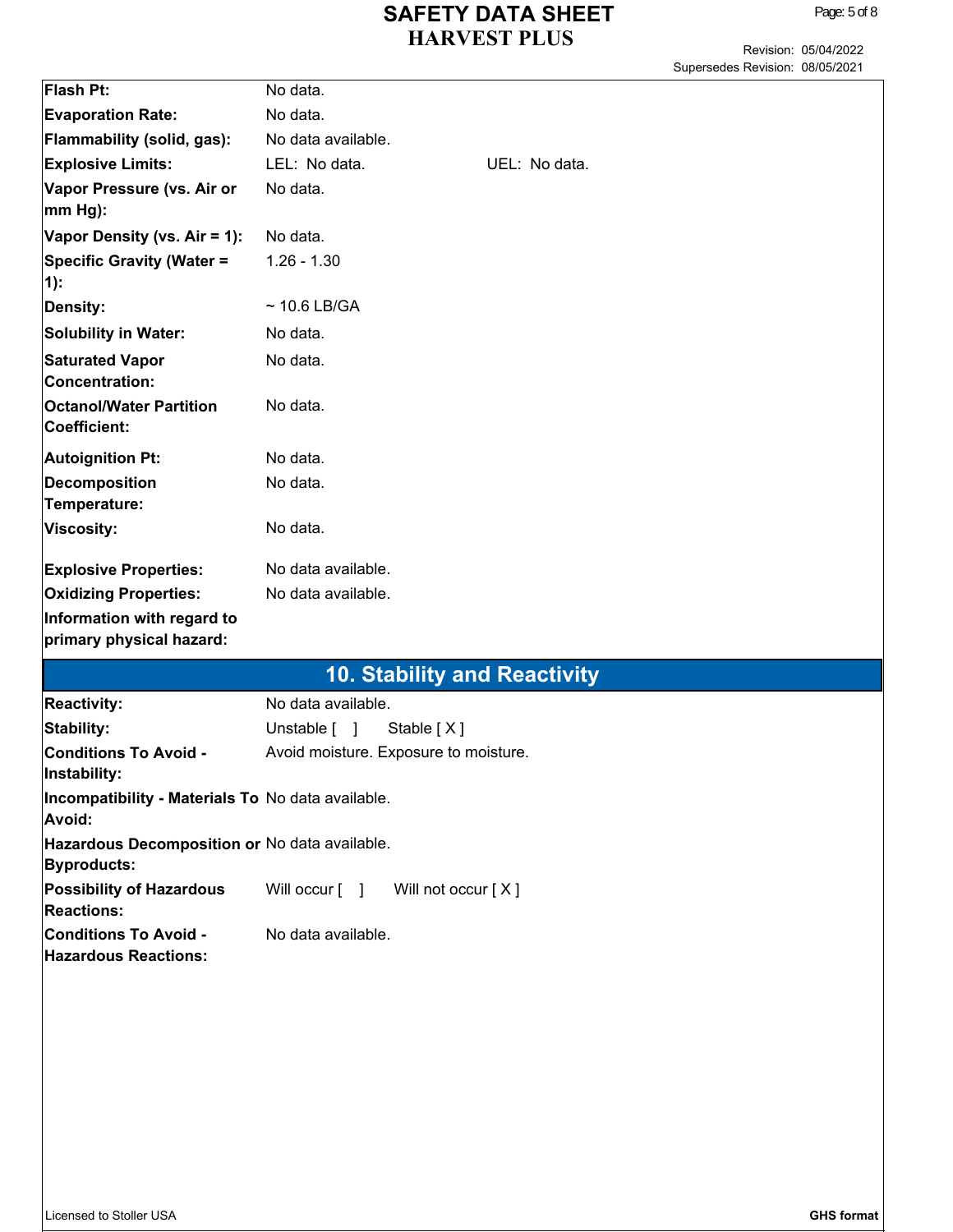|                                                 | <b>11. Toxicological Information</b>                                                                                                                                                                                                                                                                                                                                                                                                                                                                                                                                                                                                                                                                                                         |  |  |  |
|-------------------------------------------------|----------------------------------------------------------------------------------------------------------------------------------------------------------------------------------------------------------------------------------------------------------------------------------------------------------------------------------------------------------------------------------------------------------------------------------------------------------------------------------------------------------------------------------------------------------------------------------------------------------------------------------------------------------------------------------------------------------------------------------------------|--|--|--|
| <b>Toxicological Information:</b>               | Germ cell mutagenicity: No data available.<br>(Ammonium hydroxide)<br>Reproductive Toxicity: Specific target organ toxicity - single exposure: Specific target<br>organ toxicity - repeated exposure: Aspiration hazard: Cytogenetic analysis. Species:<br>Hamster. Cell Type: ovary.<br>Sister chromatid exchange: Species: Mouse.<br>Micronucleus test. Cell Type: sperm.<br>Mouse. male. Oral. Paternal Effects: Spermatogenesis (including genetic material, sperm<br>morphology, motility, and count). May cause damage to organs through prolonged or<br>repeated exposure.<br>Acute toxicity.                                                                                                                                         |  |  |  |
|                                                 | Dermal. In animal testing, risk of impaired fertility was shown only after administration of<br>very high doses of this substance.                                                                                                                                                                                                                                                                                                                                                                                                                                                                                                                                                                                                           |  |  |  |
|                                                 | CAS# 10043-35-3: Acute toxicity, LD50, Oral, Rat, 2660. MG/KG. Result:<br>Gastrointestinal: Hypermotility, diarrhea. Gastrointestinal: Nausea or vomiting. ; Journal<br>of the American Medical Association, American Medical Association, 535 N. Dearborn<br>St., Chicago, IL 60610, Vol/p/yr: 128,266, 1945                                                                                                                                                                                                                                                                                                                                                                                                                                |  |  |  |
| <b>Irritation or Corrosion:</b>                 | Skin corrosion/irritation. No data available.<br>Serious eye damage/eye irritation: Eyes - rabbit - Result: Tumorigenic: Tumors at site or<br>application. Serious eye damage/eye irritation no data available.                                                                                                                                                                                                                                                                                                                                                                                                                                                                                                                              |  |  |  |
| Sensitization:                                  | No data available.                                                                                                                                                                                                                                                                                                                                                                                                                                                                                                                                                                                                                                                                                                                           |  |  |  |
| <b>Chronic Toxicological</b><br><b>Effects:</b> | Specific target organ toxicity -single exposure (Globally Harmonized System) No data<br>available.<br>Specific target organ toxicity -repeated exposure: no data available.                                                                                                                                                                                                                                                                                                                                                                                                                                                                                                                                                                  |  |  |  |
| <b>Carcinogenicity/Other</b><br>Information:    | IARC: No component of this product present at levels greater than or equal to 0.1% is<br>identified as probable, possible or confirmed human carcinogen by IARC. ACGIH: No<br>component of this product present at levels greater than or equal to 0.1% is identified as<br>a carcinogen or potential carcinogen by ACGIH. NTP: No component of this product<br>present at levels greater than or equal to 0.1% is identified as a known or anticipated<br>carcinogen by NTP. OSHA: No component of this product present at levels greater than<br>or equal to 0.1% is identified as a carcinogen or potential carcinogen by OSHA. Mouse.<br>Oral. Tumorigenic: Equivocal tumorigenic agent by RTECS criteria. Endocrine: Thyroid<br>tumors. |  |  |  |
| Carcinogenicity:                                | NTP? No<br>IARC Monographs? No<br>OSHA Regulated? No                                                                                                                                                                                                                                                                                                                                                                                                                                                                                                                                                                                                                                                                                         |  |  |  |
|                                                 | <b>12. Ecological Information</b>                                                                                                                                                                                                                                                                                                                                                                                                                                                                                                                                                                                                                                                                                                            |  |  |  |
|                                                 | No data available.                                                                                                                                                                                                                                                                                                                                                                                                                                                                                                                                                                                                                                                                                                                           |  |  |  |
| <b>Results of PBT and vPvB</b><br>assessment:   | PBT/vPvB assessment not available as chemical safety assessment not required/not<br>conducted.                                                                                                                                                                                                                                                                                                                                                                                                                                                                                                                                                                                                                                               |  |  |  |
| <b>Persistence and</b><br>Degradability:        | No data available.                                                                                                                                                                                                                                                                                                                                                                                                                                                                                                                                                                                                                                                                                                                           |  |  |  |
| <b>Bioaccumulative Potential:</b>               | No data available.                                                                                                                                                                                                                                                                                                                                                                                                                                                                                                                                                                                                                                                                                                                           |  |  |  |
| <b>Mobility in Soil:</b>                        | No data available.                                                                                                                                                                                                                                                                                                                                                                                                                                                                                                                                                                                                                                                                                                                           |  |  |  |
| Other adverse effects:                          | An environmental hazard cannot be excluded in the event of unprofessional handling or<br>disposal. Very toxic to aquatic life. Toxic to aquatic life. Toxic to aquatic organisms, may<br>cause long-term adverse effects in the aquatic environment. No data available.                                                                                                                                                                                                                                                                                                                                                                                                                                                                      |  |  |  |
| Licensed to Stoller USA                         | <b>GHS format</b>                                                                                                                                                                                                                                                                                                                                                                                                                                                                                                                                                                                                                                                                                                                            |  |  |  |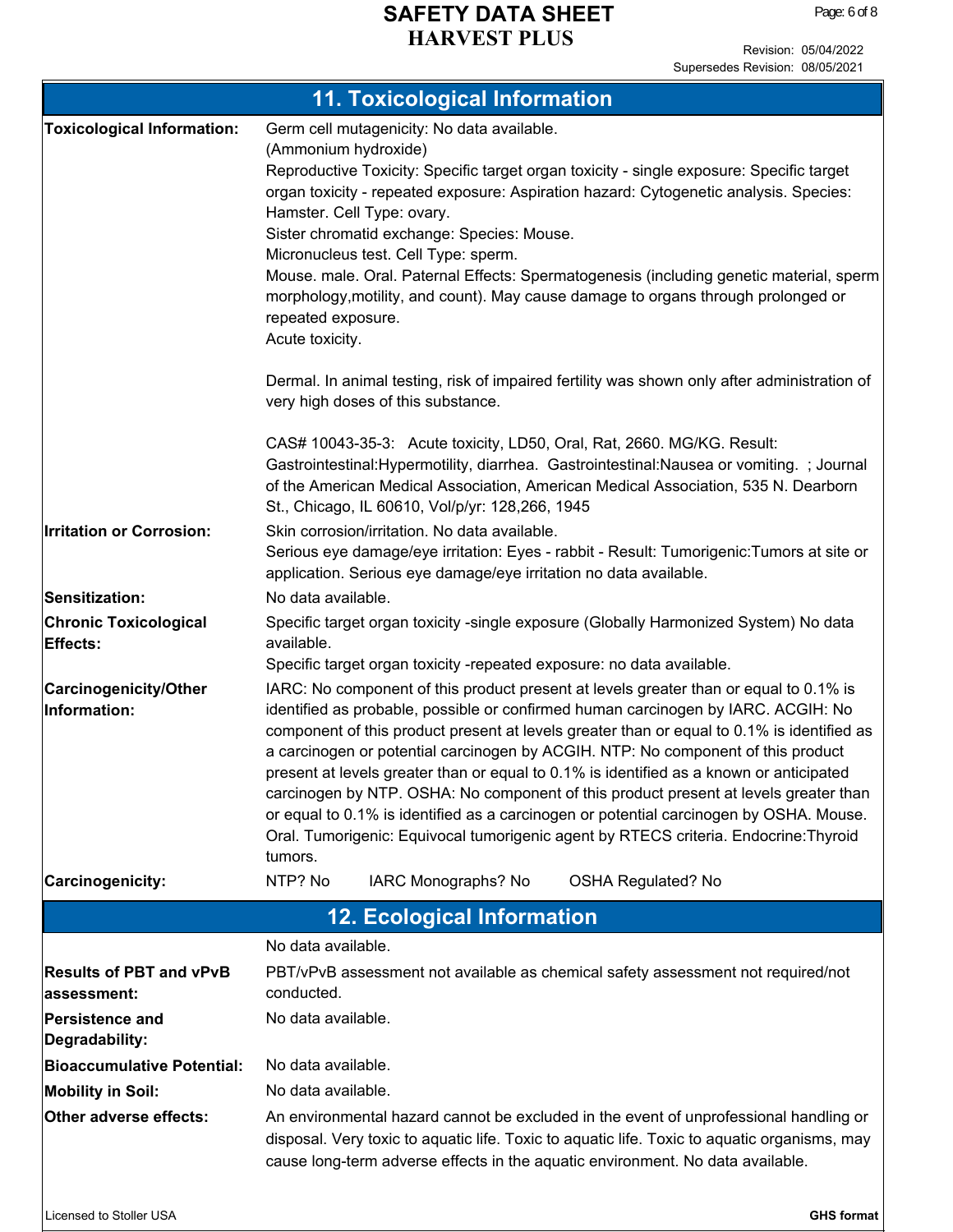Page: 7 of 8

| <b>13. Disposal Considerations</b>                                                                                                                                                                                                                                                                                                                                                                                                                                                                                                                                                                          |                                                                                                                                                                        |                                                                       |                                   |           |               |  |
|-------------------------------------------------------------------------------------------------------------------------------------------------------------------------------------------------------------------------------------------------------------------------------------------------------------------------------------------------------------------------------------------------------------------------------------------------------------------------------------------------------------------------------------------------------------------------------------------------------------|------------------------------------------------------------------------------------------------------------------------------------------------------------------------|-----------------------------------------------------------------------|-----------------------------------|-----------|---------------|--|
| <b>Waste Disposal Method:</b><br>PRODUCT:<br>Offer surplus and non-recyclable solutions to a licensed disposal company. Contact a<br>licensed professional waste disposal service to dispose of this material. Dissolve or mix<br>the material with a combustible solvent and burn in a chemical incinerator equipped with<br>an afterburner and scrubber.<br>Contaminated packaging: Observe all federal, state, and local environmental regulations.<br>Dispose of as unused product.                                                                                                                     |                                                                                                                                                                        |                                                                       |                                   |           |               |  |
|                                                                                                                                                                                                                                                                                                                                                                                                                                                                                                                                                                                                             |                                                                                                                                                                        |                                                                       | <b>14. Transport Information</b>  |           |               |  |
|                                                                                                                                                                                                                                                                                                                                                                                                                                                                                                                                                                                                             | <b>LAND TRANSPORT (US DOT):</b>                                                                                                                                        |                                                                       |                                   |           |               |  |
|                                                                                                                                                                                                                                                                                                                                                                                                                                                                                                                                                                                                             | <b>DOT Proper Shipping Name:</b><br>Not Regulated. Trade Name: HARVEST PLUS<br><b>DOT Hazard Class:</b><br><b>UN/NA Number:</b><br><b>MARINE TRANSPORT (IMDG/IMO):</b> |                                                                       |                                   |           |               |  |
|                                                                                                                                                                                                                                                                                                                                                                                                                                                                                                                                                                                                             | <b>IMDG/IMO Shipping Name:</b><br>Not Regulated. Trade Name: HARVEST PLUS<br><b>UN Number:</b><br><b>Packing Group:</b><br><b>Hazard Class:</b>                        |                                                                       |                                   |           |               |  |
| AIR TRANSPORT (ICAO/IATA):<br><b>ICAO/IATA Shipping Name:</b><br>Not Regulated. Trade Name: HARVEST PLUS<br><b>UN Number:</b><br><b>Packing Group:</b><br><b>Hazard Class:</b>                                                                                                                                                                                                                                                                                                                                                                                                                              |                                                                                                                                                                        |                                                                       |                                   |           |               |  |
|                                                                                                                                                                                                                                                                                                                                                                                                                                                                                                                                                                                                             |                                                                                                                                                                        |                                                                       | <b>15. Regulatory Information</b> |           |               |  |
|                                                                                                                                                                                                                                                                                                                                                                                                                                                                                                                                                                                                             |                                                                                                                                                                        | EPA SARA (Superfund Amendments and Reauthorization Act of 1986) Lists |                                   |           |               |  |
| CAS#                                                                                                                                                                                                                                                                                                                                                                                                                                                                                                                                                                                                        | <b>Components (Chemical Name)</b>                                                                                                                                      |                                                                       | S. 302 (EHS)                      | S. 304 RQ | S. 313 (TRI)  |  |
| 1336-21-6                                                                                                                                                                                                                                                                                                                                                                                                                                                                                                                                                                                                   | Ammonium hydroxide                                                                                                                                                     |                                                                       | No                                | Yes NA    | No            |  |
| 10034-96-5                                                                                                                                                                                                                                                                                                                                                                                                                                                                                                                                                                                                  | Manganous sulfate                                                                                                                                                      |                                                                       | No                                | No        | Yes-Cat. N450 |  |
| 7446-20-0                                                                                                                                                                                                                                                                                                                                                                                                                                                                                                                                                                                                   | Zinc sulfate heptahydrate                                                                                                                                              |                                                                       | No                                | <b>No</b> | Yes-Cat. N982 |  |
| 10043-35-3                                                                                                                                                                                                                                                                                                                                                                                                                                                                                                                                                                                                  | Boric acid                                                                                                                                                             |                                                                       | No                                | No        | No            |  |
| TSCA Inventory: In compliance with inventory requirements for commercial purposes.<br><b>Regulatory Information:</b>                                                                                                                                                                                                                                                                                                                                                                                                                                                                                        |                                                                                                                                                                        |                                                                       |                                   |           |               |  |
|                                                                                                                                                                                                                                                                                                                                                                                                                                                                                                                                                                                                             |                                                                                                                                                                        |                                                                       | <b>16. Other Information</b>      |           | 08/05/2021    |  |
| <b>Revision Date:</b><br>05/04/2022<br><b>Previous revision:</b><br>Flammability<br>Instability<br><b>Hazard Rating System:</b><br>0<br>Health                                                                                                                                                                                                                                                                                                                                                                                                                                                              |                                                                                                                                                                        |                                                                       |                                   |           |               |  |
| NFPA:<br>Special Hazard<br><b>Additional Information About No data available.</b><br><b>This Product:</b>                                                                                                                                                                                                                                                                                                                                                                                                                                                                                                   |                                                                                                                                                                        |                                                                       |                                   |           |               |  |
| <b>Company Policy or</b><br>Stoller believes the information contained in this Safety Data Sheet is accurate based on<br>Disclaimer:<br>the information provided by reputable suppliers of our raw materials. However, Stoller<br>does not guarantee their accuracy or completeness. The information contained herein is<br>furnished without warranty of any kind, whether expressed or implied, as to the safety of<br>the goods, the merchantability of the goods, or the fitness of the goods for any particular<br>purpose. Users should consider these data only as a supplement to other information |                                                                                                                                                                        |                                                                       |                                   |           |               |  |